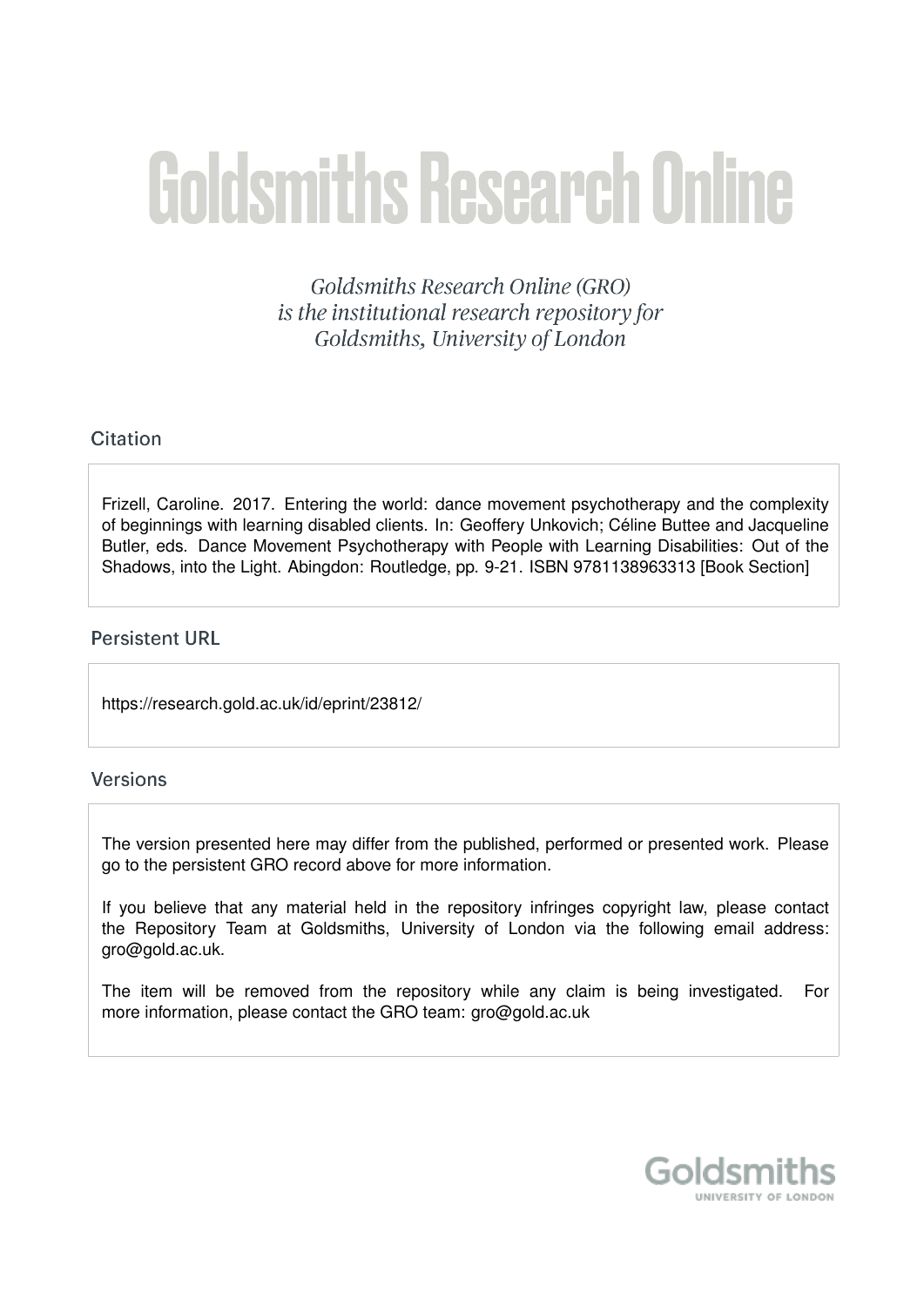# **Entering the world: dance movement psychotherapy and the complexity of beginnings with learning disabled clients**

#### *Caroline Frizell*

This chapter explores the significance of beginnings in relation to working as a dance movement psychotherapist (DMP) with learning disabled clients. I explore the nature of 'beginnings' for the learning disabled infant, illustrating that experience with one mother's story as she faces the news that her child has Down's syndrome. I am not suggesting that subjective experience can validate generalisations about learning disability and I have no wish to reinforce a zeitgeist that seeks to theorize through personal experience rather than empirical research, mistaking 'personal belief…for public knowledge' (Anastasiou & Kauffman, 2011:369). In this chapter I explore how individual subjective experience of parents can bring into focus the uncomfortable and mixed feelings that confront us as we face learning disability as a lived reality. Through an analysis of that individual experience in relation to relevant literature, I identify issues that can help us to think about the implications for the transference when working as a DMP with learning disabled clients, in particular in relation to beginnings. I will finish with vignettes from my therapy practice to illustrate how the complex dynamics embedded in a client's psychic infrastructure might manifest symbolically in the therapeutic relationship. I have full permission to share the stories in this chapter. Pseudonyms are used and some details have been changed to protect confidentiality.

## **A note on language**

Throughout this chapter I use the term 'learning disabled person' (rather than people with a learning disability) to reflect discourses around discrimination and a 'political expression of the fight for rights' (Slorach, 2016:24) regarding disability. This use of language supports a social model of disability and locates the disabling factors in the social and cultural contextual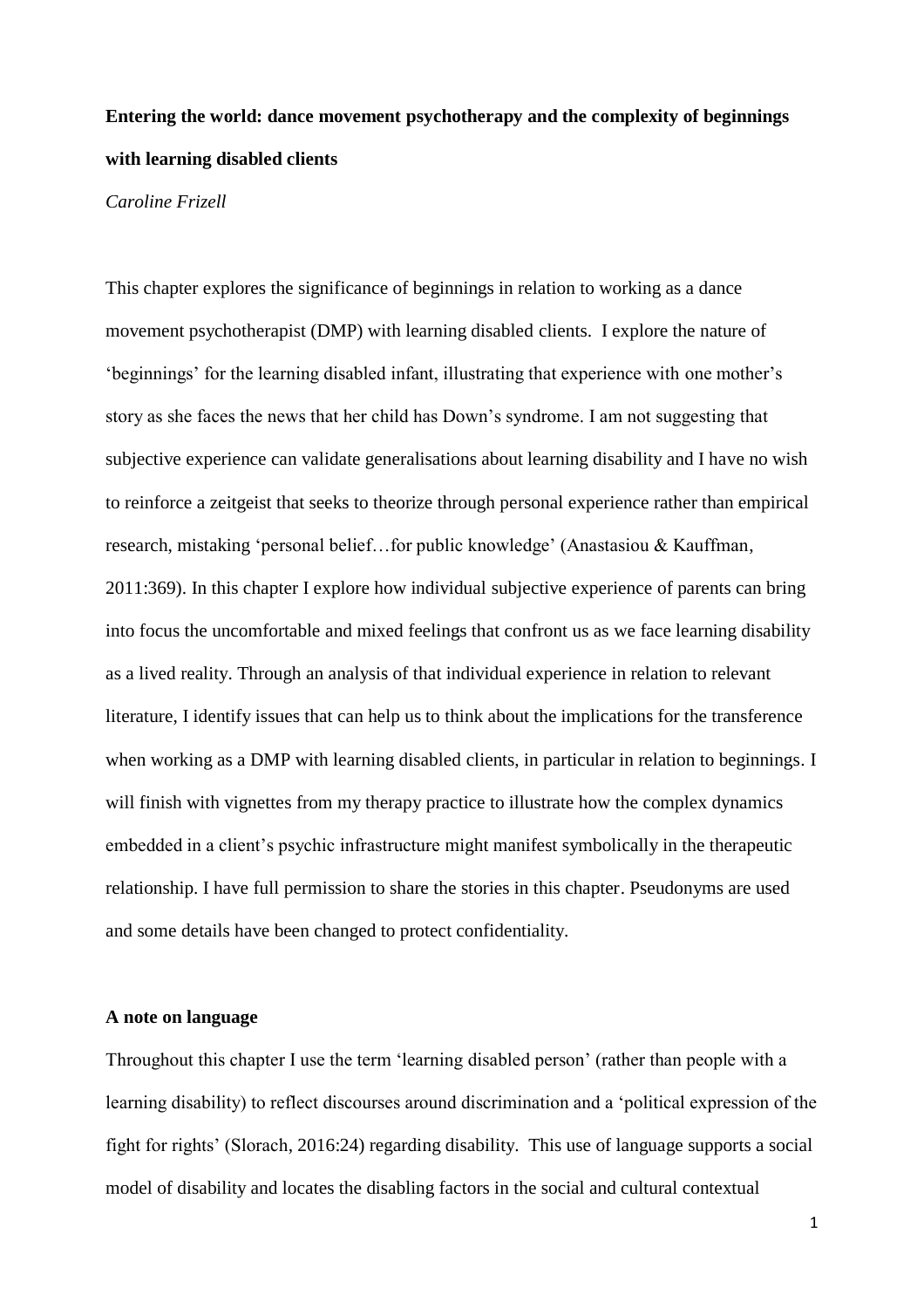constructions (see for example Sinason, 1992; Slorach, 2016), rather than belonging to the person. The term 'disabled people' has been campaigned for and promoted by the disability movement (Slorach, 2016).

#### **Beginnings**

Beginnings, like endings, play a crucial role in therapy and our entry into this world is characterised by relational transactions that are non-verbal. Daniel Stern (2010) notes how 'the primacy of movement and its dynamic features' forms the basis of our 'developmental infrastructure' (:110). As a DMP I remain aware of the subtle nuances of beginnings as I meet with the particular developmental infrastructure of any particular client, the history of which becomes enacted in the intersubjective space from the moment he or she enters the orbit of my awareness. I pay close attention to my embodied felt-sense throughout the assessment and consultation process leading to the first encounter. I invest in my skills of observation and remain open to the way the client's relationship with beginnings is characterised and evolves throughout the therapeutic process. Beginnings, like endings, hover continuously in the psychic space of the therapeutic process.

As a practitioner working with learning disabled people, I remain open to the inconvenient and uncomfortable truth of how many have experienced being welcomed into the world. These early relational experiences will shape the interpersonal dynamics at play and reflect wider socio-political perceptions. By listening to the dynamic processes emerging over time, I offer a therapeutic space for those complex experiences to be disentangled, felt, thought about, understood and perhaps replayed and reconfigured.

Learning disabled people have often experienced an a-typical beginning. Sinason (1992) notes how '(w)hen the wished for baby does not appear it is hard for even the most loving,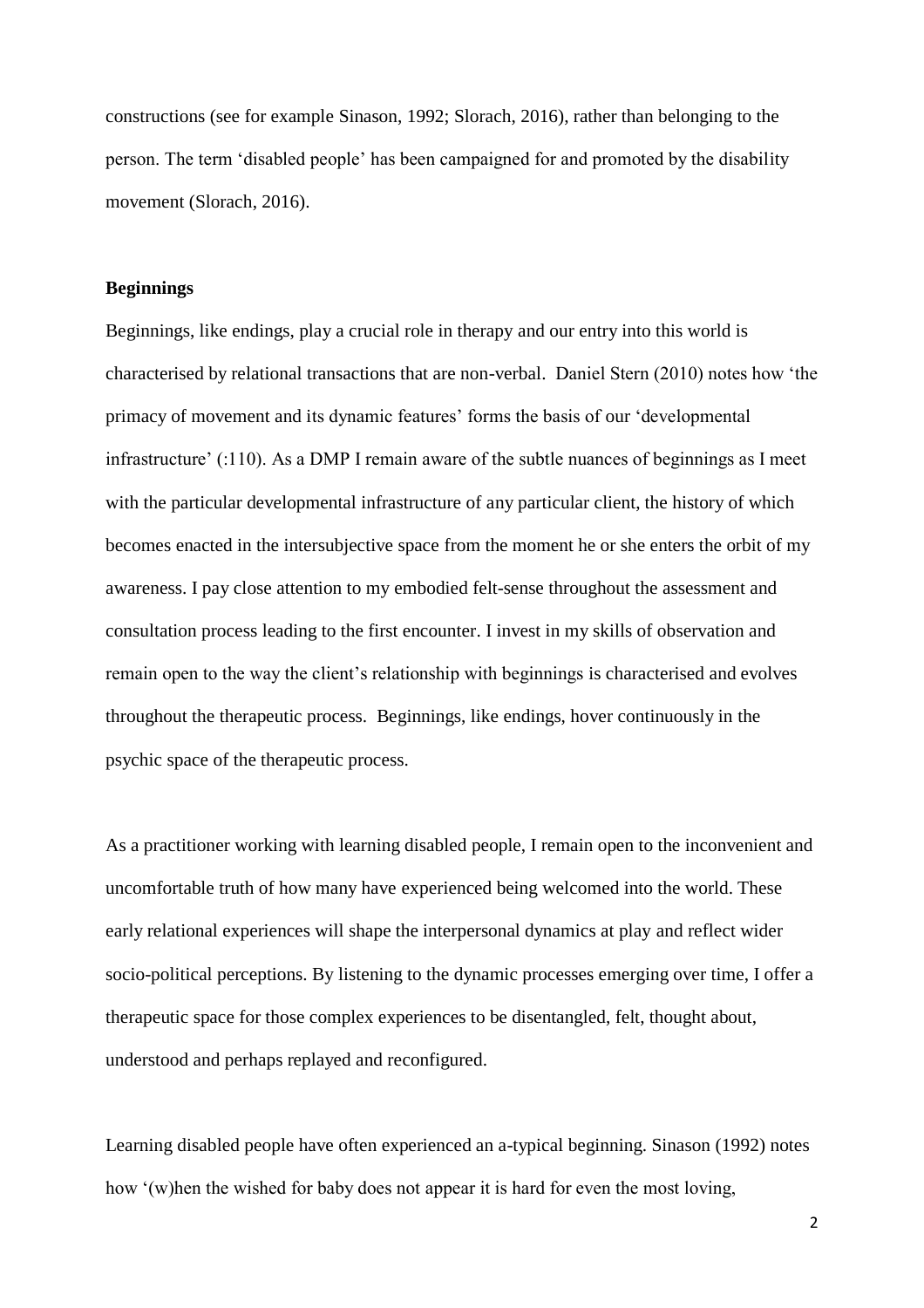resourceful parent to feel deeply attached.' (:146-7). As illustrated in the following story, when a parent learns of his or her child's diagnosis of learning disability, that 'first mirror' does not always reflect 'beauty and joy' (:147). Instead, the parental gaze is tinged with disappointment and grief.

The story that follows is one mother's account of her daughter's birth. The mother-to-be is on trip to a botanical garden when she goes into labour. A small girl skipping by comes to represent the mother's idealised notion of the anticipated child. After the shock of an emergency caesarean, there is a sense that something isn't right. The parents are avoided by nursing staff who await the paediatrician's return after the bank holiday weekend. The parents begin to bond with the baby before they are confronted by the news that she is learning disabled. The news is delivered by a paediatrician who seems ill-equipped to hold the emotional impact of the news. A junior doctor is able to sit by the parents when their world is turned upside down by the shocking news. The baby is an unexpected guest and the parents too find themselves on the threshold of an unexpected and unknown world.

*In the humid Palm House at Kew Gardens, a pregnant woman descended the spiral staircase. Her stomach tightened and she clutched the iron hand rail to pause. The contraction passed and she continued to spiral down, sensing the tailback of August bank holiday visitors stretching behind like a giant tendril.* 

*She became absorbed in the sensorial world of the Palm House. Metal hoses hissed like giant anacondas and steaming droplets of water cascaded onto the leaves of banana trees and cocoa plants in the simulated, tropical atmosphere. A bulging droplet fell from a leaf as if in slow motion. The leaf rebounded with a shudder. She felt the shudder echo in her spine and put her hands protectively on her stomach, feeling the baby beneath the tightly stretched skin. A small*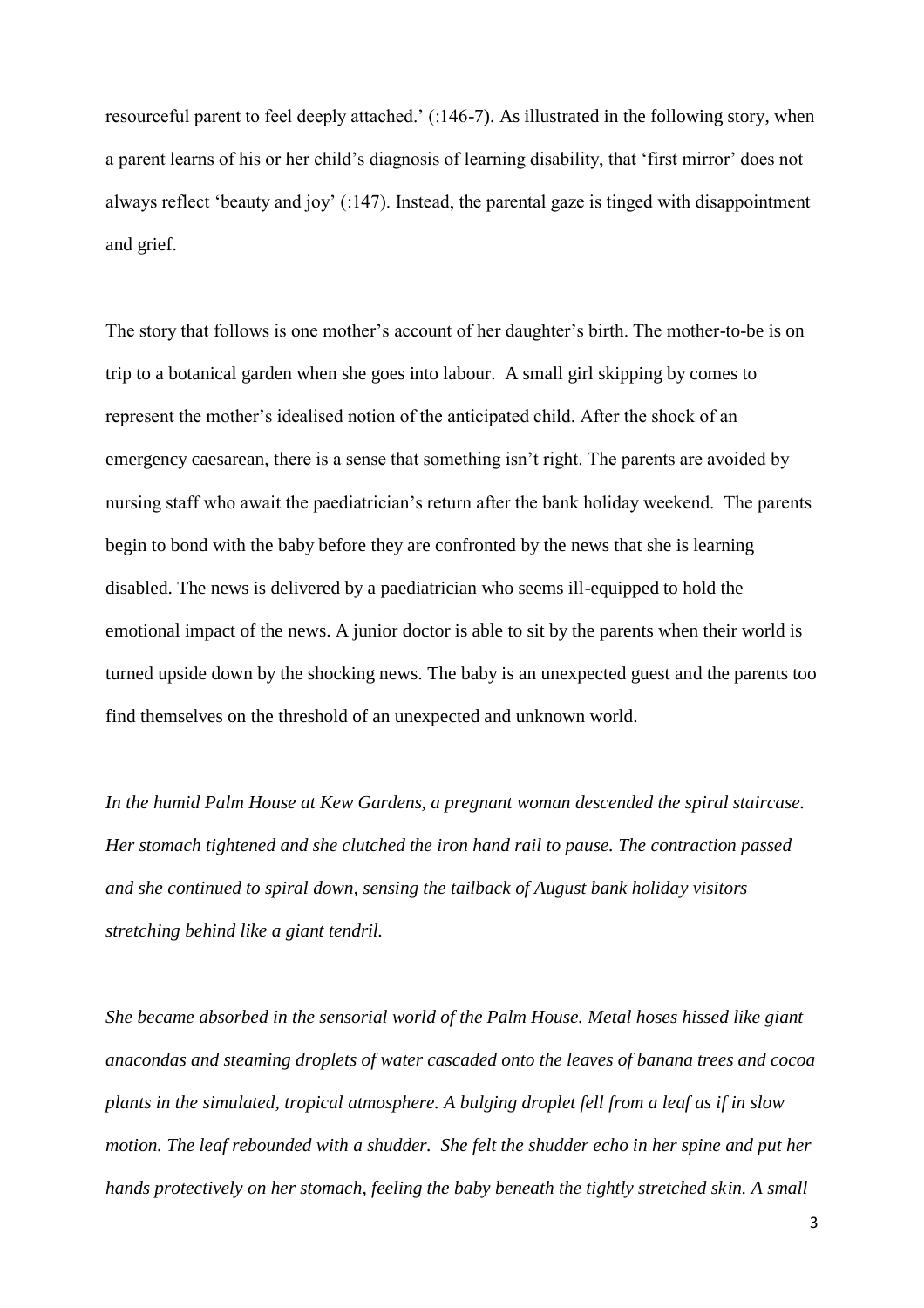*child in a floral dress skipped by, calling to her father. The woman smiled, remembering her visits to Kew as a child. As she did so, she gazed into the crystal ball of her baby's future; a carefree child, skipping into adulthood and sailing into the next generation. It was an uncomplicated vision.* 

*Exotic scents hung in the hot air that brushed against her skin as sounds intensified in volume. The anaconda hissed at intervals from above. Conversation slithered in and out of earshot.... '...look daddy...', '..did you see the....', Her eyes followed the little girl with tousled ringlets, skipping back and forth as her parents wandered around the palm house. Her stomach tightened again.* 

*Her partner turned to her.* 

*'I think we should go.' she said.* 

*In the maternity ward they put her on a monitor. She saw the panic on the faces of the nurses. 'The heart's dipping.' she heard. 'Sign this form.' She held the pen over the paper and watched it scribble illegibly. The anaesthetist peered at her over his green face-mask and the world went black. Her husband waited anxiously in an adjacent room. The baby was lifted into the world and wrapped in a blanket. As the woman came to, her partner greeted her, holding in his arms the tiny being with silky blonde hair.*

*That night the woman lay awake on her back, unable to shift position due to the caesarean. Her arm was tucked around a small bundle of white blankets.* 

*'Just hold her for a moment and I'll be back to put her in the nursery...' said the nurse, '..she's rather small and getting cold.'* 

*The nurse threw the woman a fleeting glance and raced out of the room. She didn't return.*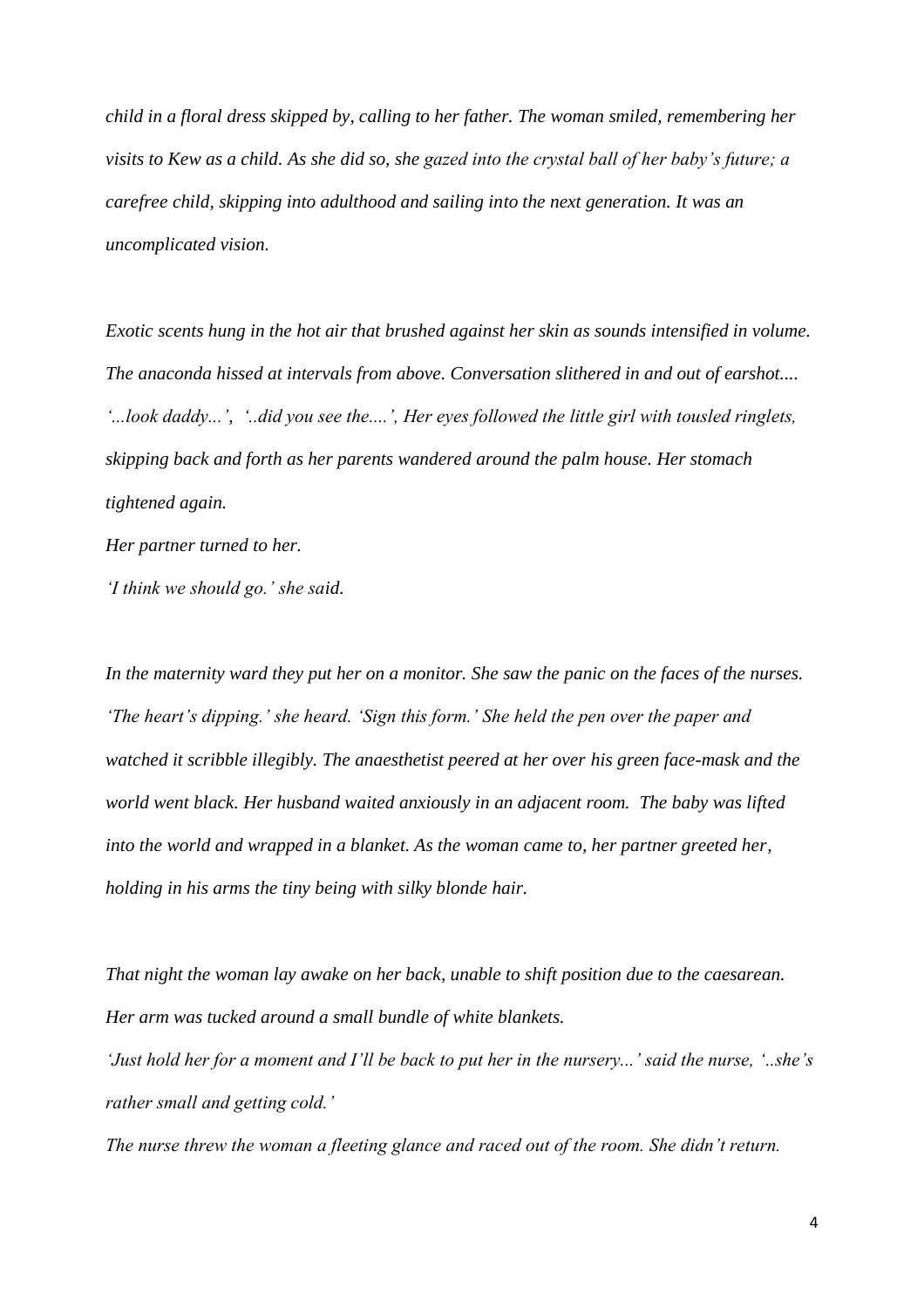*The woman peered at the tiny baby, overwhelmed by the delicate softness and the delicious smell of new-born skin. The exquisite features and the thick mop of blonde hair held an unfamiliar wonder to the woman, who'd never seen anything quite so beautiful. The curtains were open and a full moon hung in a clear velvet-blue sky. She stroked the fine hair on the baby's skin with the back of her hand.* 

*Her husband phoned around with the news. Hearts warmed. Glasses were raised in celebration. Knitting needles crafted pink matinee jackets. Congratulations filled carefully chosen cards. The news echoed through the trees. The anaconda hissed a warning into the air, which hung suspended, waiting to fall from the edge of a leaf. Mother and baby drifted into a blissful sleep.*

*'Don't tell me you've had this baby in your bed all night!' a nurse scolded, not long arrived on her Sunday morning shift.* 

*The woman woke with a start. The bright sun shone through the window, making her blink. The baby was whisked into the nursery with talk of a bottle to top her up.* 

*'please don't give her a bottle' said the woman.* 

*The nurse ignored her, 'you get some rest now...we'll bring the baby back later.' The woman didn't want to rest, she wanted her baby back. She had a strange sense of being avoided by staff. They raced in and out of her room, avoiding eye contact. Her husband arrived.* 

*'...........the baby is in the nursery; can you get her back' said the woman.*

*After a while, her partner wheeled the baby back into the room. The nurses had said they needed to consult the paediatrician. It was a bank holiday weekend and medical staff were mostly away. The baby was small and slightly blue, they'd said.*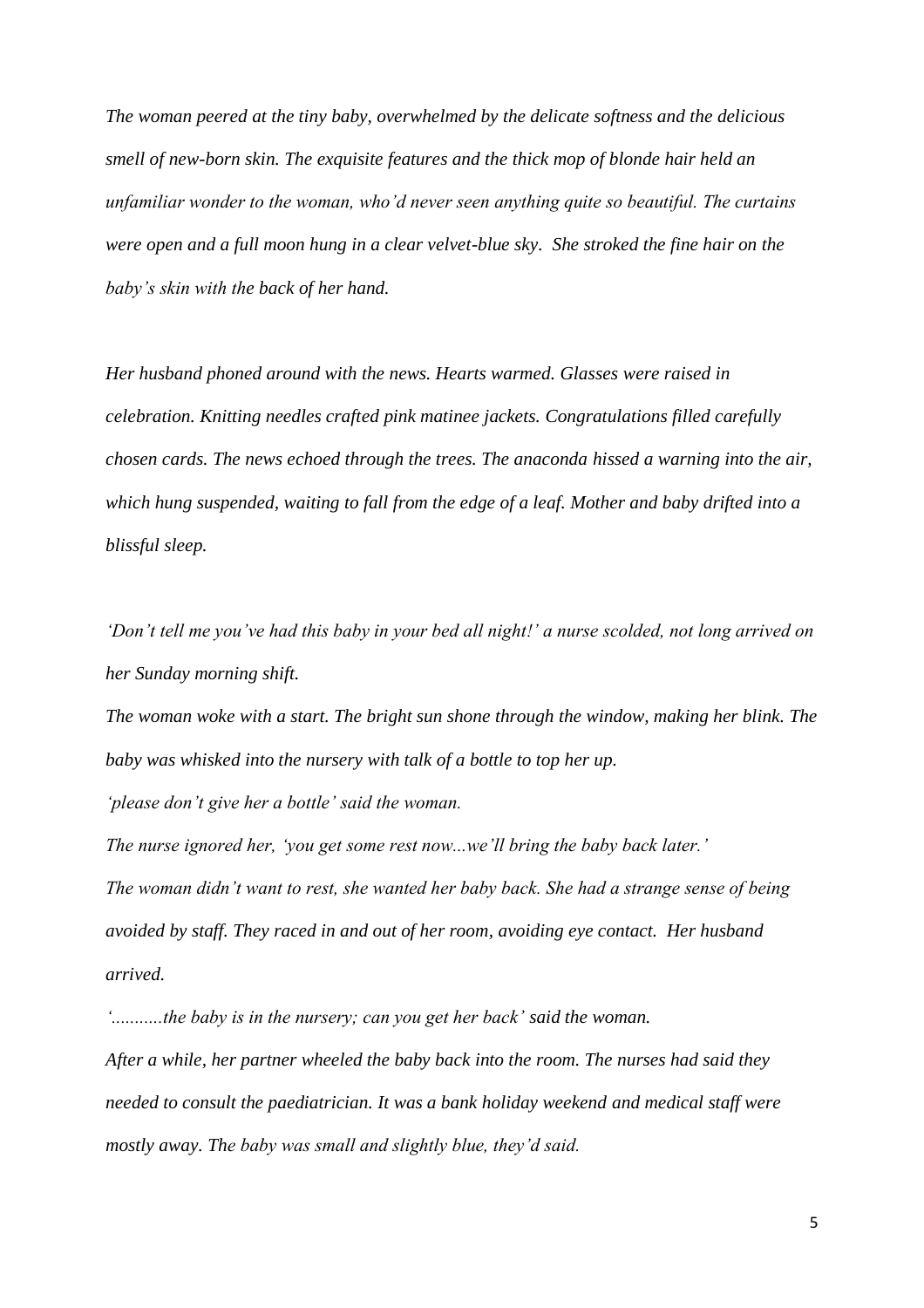*Visitors came with cards, flowers and presents. A helium balloon on pink ribbon wavered in the heat that shimmered from the hospital radiators.* 

*The bank holiday weekend was over. The paediatrician entered the room with a junior doctor and some anxious looking nurses.* 

*'Well, how are we all?' said the paediatrician brightly.* 

*The room was lined with professionals, looking anywhere but in the woman's eyes. The woman had made her way tentatively from the bed to a chair.* 

*'May I take the baby?' asked the paediatrician, lifting the baby from the mother's arms. She held the baby at arm's length before placing her on her tweed lap. Unwrapping the blanket, she allowed the baby's arms to flop down either side of her knees. The paediatrician's naturaltan tights had a sheen, which caught the sun, causing a shaft of light to curve over her knee and follow the contour of her athletic calf muscle down to her black-patent court shoes. 'Have you noticed anything about your baby?' she asked, slowly shifting her attention from baby to mother.* 

*The woman felt her chest tighten and her spine straighten. She shifted her glance from the paediatrician's professional smile to the baby. As she did so, the paediatrician began to bounce the baby's arms in her hands.* 

*'..can you see she's a bit floppy?'* 

*The woman wanted the earth to stop turning. She wanted to be back in bed with her arm round the baby, as the full moon shone through the widow. The paediatrician put her fingers in the baby's palms. The baby didn't respond, but instead, moved her head to gaze towards the line of nurses; each standing upright, as straight-backed as Mary Poppins.*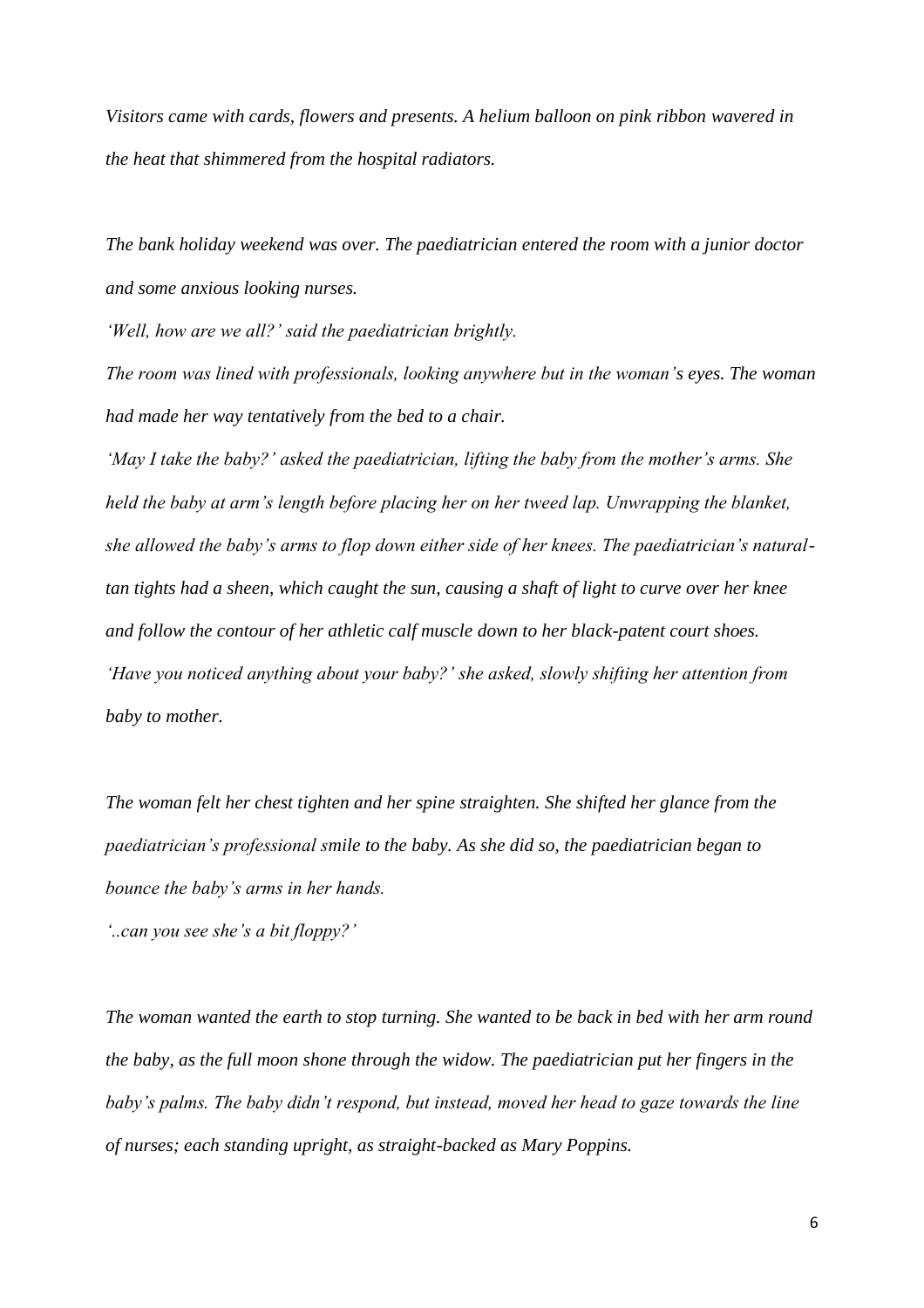*'..and ......it would be usual for the baby to grip...?' she went on. The woman continued to stare, her blue eyes piercing the paediatrician's charm, defying the theft of her dream. '....and have you noticed the shape of her eyes?' the paediatrician went on,'...the epicanthic folds, which are typical of a certain syndrome. Do you see what I'm getting at?' She drew her finger-tips slowly together to indicate a thin, elliptical shape. The paediatrician was becoming unnerved by the woman's expressionless stare, which gave nothing away. The woman sat silent in her chair. The paediatrician held her precious baby on her lap like a faulty specimen. '...the baby obviously has Down's Syndrome' the paediatrician paused. '....you hadn't noticed? and I suspect there's a problem with her heart, as she is blue around the mouth. It's not uncommon........there can be little doubt, but obviously we'll do tests.......um......straight to the special care baby unit I think' said the paediatrician, over the woman's head.....'we'll get her to Great Ormond Street a.s.a.p.....oh, and can someone get mum and dad a cup of tea?' With that she smiled with a sympathetic tilt of the head, put the baby in the plastic hospital cot and swept out of the room. The anaconda hissed a billion pieces of shattered glass into the hospital air. The professionals clicked their heels and stepped up their choreographed routine, reflecting back the paediatrician's reassuring, professional smile. A nurse pushed the baby out and was followed by a procession of professionals, who jostled for a hasty exit.* 

*Suddenly the room was empty, except for the woman and her husband. They stood staring at the open door. A shiny blue hospital floor led down an empty, silent corridor. They stood in a deathly silence. The paediatrician's words echoed in the woman's mind '...hadn't you noticed?' .......why hadn't she noticed? They stared at each other in disbelief. Tears welled up in their eyes and in their confusion they quickly averted their gaze from each other. The flowers spilled out of the hospital vase and the helium balloon blushed a deeper shade of pink. A baby began to cry from an adjacent room. The sound was unbearable and cut through the air, shattering any small illusions that remained. The beautiful baby with the soft skin and the*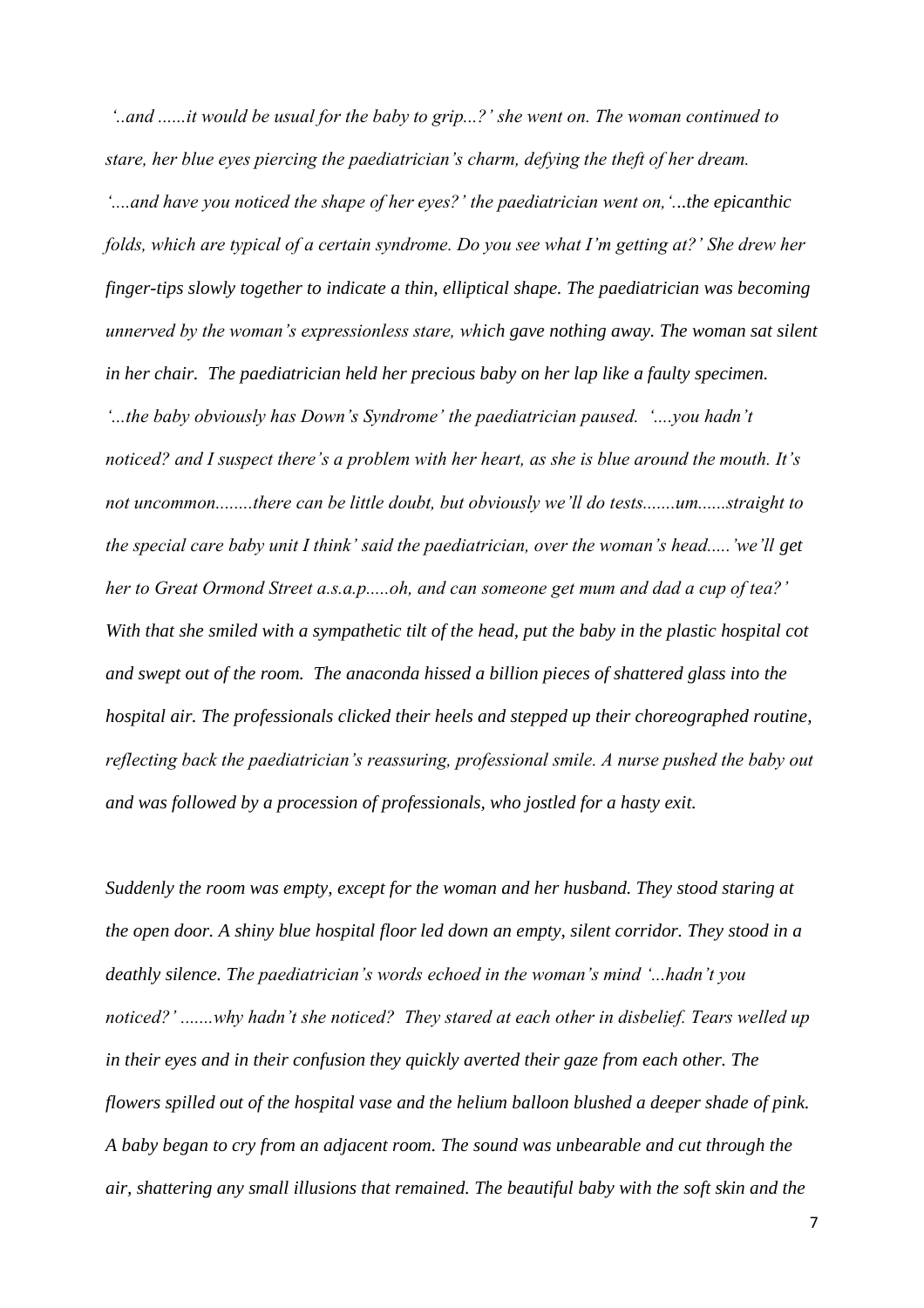*shock of blonde hair, who'd slumbered in her arms by the light of the full moon, hurtled out of sight, into oblivion. The young girl with the tousled hair, stopped skipping back and forth and turned to stone. Warmed hearts turned to ice. Celebratory glasses slid inconspicuously back into the cupboard. The scribbled words of congratulations turned to mournful lamentations. The knitting needles stopped in their tracts and the half finished pink matinee jacket was put to one side in remembrance of what might have been. The room became a deep pit of grief and despair. There was no cup of tea for mum and dad.* 

*The woman headed slowly for the door and her partner followed her into the lift. As the doors opened at the bottom they came face to face with their first visitors of the day. The woman's face was ashen. She looked at her friend, whose beaming smile crumpled, as the woman lifted her shoulders in despair '...speak later?' she managed to say. Her friend kissed her on the cheek, whispering 'God Bless' into her ear.* 

*At the special care baby unit, the parents were given green gowns and were instructed to wash their hands. The room was even hotter than the ward. Her baby lay in a transparent incubator and had a white knitted hat on her head. There was a tube in her nose, strapped to her face with plaster and she was wired up to a heart monitor. She lay on her back, with her head tilted to one side.* 

*'The paediatrician would like to see you when you're ready' said a nurse with a kindly smile. They hovered at the office door. The paediatrician hadn't seen them coming and was on the telephone. She looked up* 

*'oh, sorry to keep you waiting, do come in.' she said brightly.* 

*'To be honest', she said 'you need to think very carefully about what you do. It's quite OK to leave the baby with us and there are always foster carers who can take on these sorts of children. You're both young. It might be best just to go home and start again. It looks like*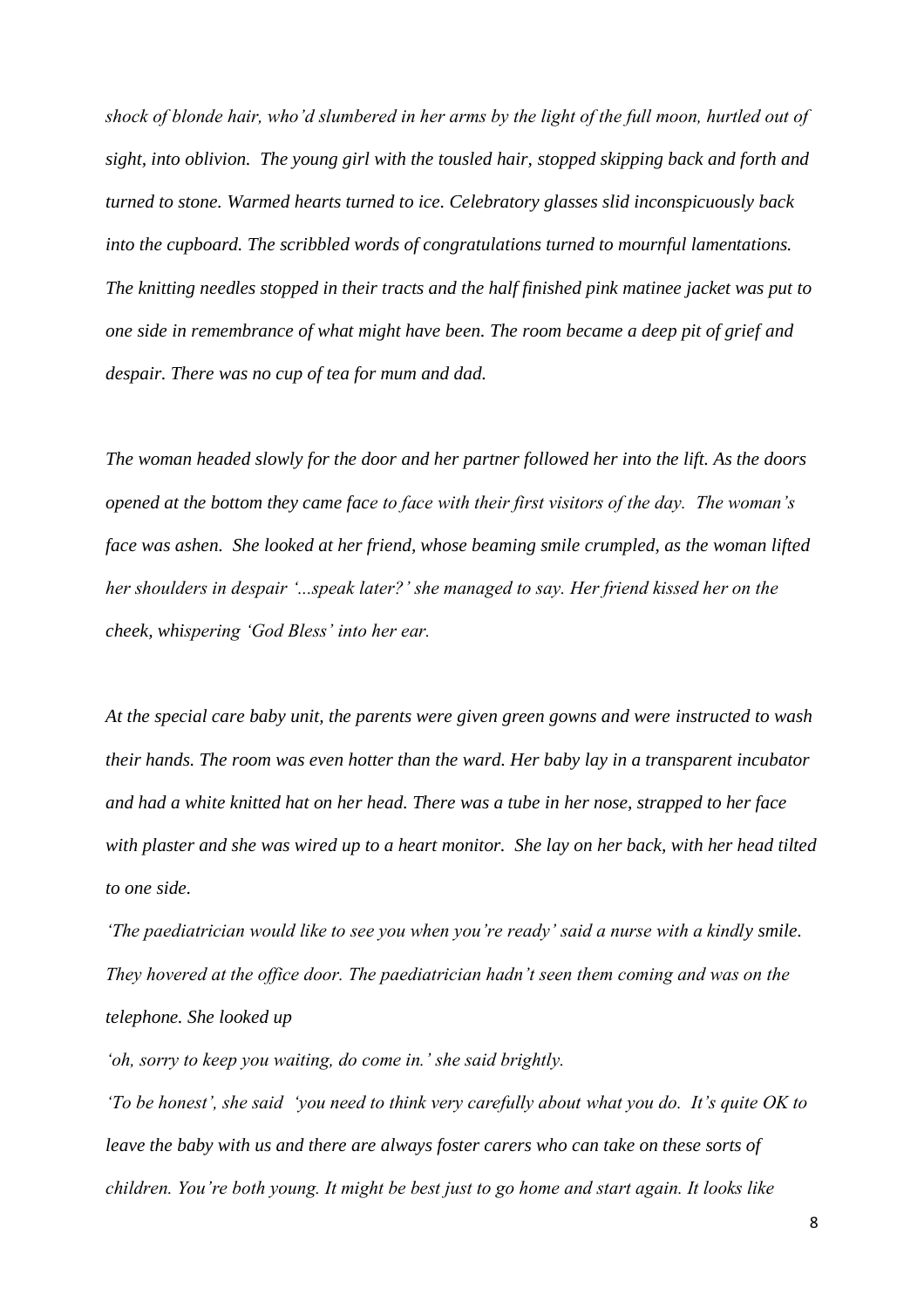*there's a serious heart problem as well, so I imagine the chances of survival aren't great. There's another one in the corner over there. He's not so poorly, but the parents already have one child and have decided that he would be too much.* 

*Feeling stunned, the couple went back to the baby and sat either side of the incubator. The junior doctor, who had accompanied the paediatrician when the news was delivered, approached them. She pulled up a chair and sat close by. She said nothing for a while. After a couple of minutes she said quietly 'I don't think you got that cup of tea you were promised. Sorry about that.' The couple looked at her. The dad shook his head 'not to worry' he said and they all looked back at the baby. Some more minutes passed and the doctor said 'It's a lot to take in.' She continued to sit with them, gently suggesting that she could offer further information when they felt ready to hear it.*

*The journey had begun. The small baby lying in the incubator had entered the world.* 

#### **The loss of the imagined child**

The initial shock at the loss of the imagined child sends a parent into a process of grieving in coming to terms with a child's learning disability, as a medical diagnosis and as an immediate lived experience (Al-Yagon, 2015; Barr & Millar, 2003; Harnett & Tierney 2009; Kenyon, 2013; Leff-Taner & Hilburn Walizer, 1992: Rolfe, 2013; Sinason, 2002; Strecker et al., 2014). When a parent becomes aware of his or her child's disability, he or she needs to adjust from the idealised child constructed in his or her mind's eye.

The process of grieving this lost imagined child is complex and the parental adjustment is a non-linear process (Rolfe, 2013). Barr and Millar (2003:189) cite 'shock, confusion, anger or disbelief' as common responses to the initial diagnosis. This response to the news begins a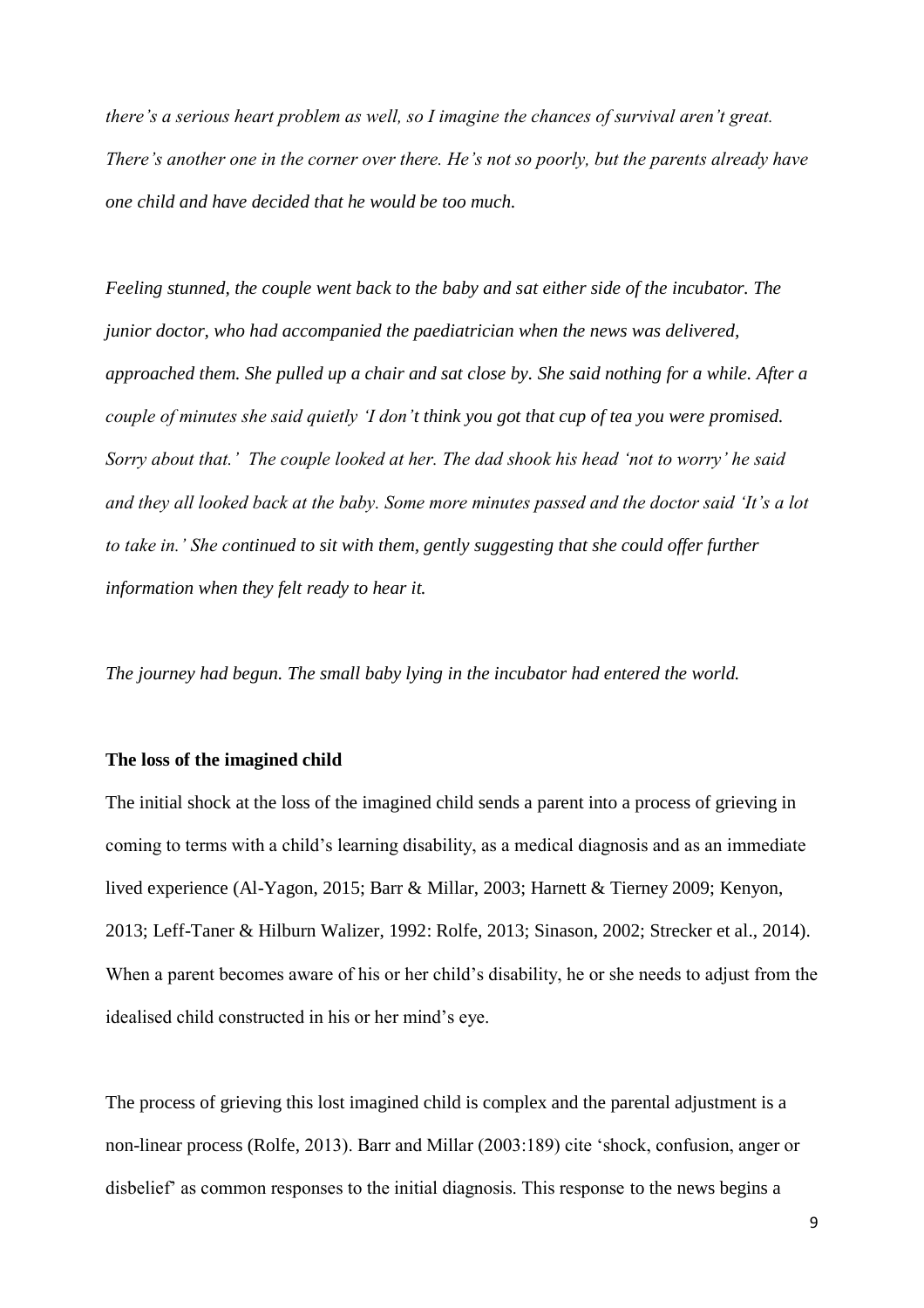process of adjustment which can continue to be brought to the surface, for example, in milestones such as going to school, reaching puberty and entering adulthood. The capacity of the parents to manage that adjustment varies enormously (Neely-Barnes & Dia, 2008). It is interesting to note that in a recent empirical enquiry into the emotional and coping resources of parents of learning disabled children, the attachment patterns were found to be more influenced by the parents' own developmental histories, than by the stress of parenting a learning disabled child alone (Al-Yagon, 2015). The wider picture of the impact of the diagnosis on parent and child has many variables that reflect the particular circumstances of each respective family. However, caring for a learning disabled child brings with it increased challenges to the family environment, which has enormous potential to lead to increased levels of stress and health issues (Heiman, 2002).

Feelings of shame can lie beneath the experience of being a disappointment to the world as the idealised child is lost. For the learning disabled person, the world can be a confusing, hostile and unaccommodating environment. Research exploring the direct experience of learning disabled people, demonstrates that low self-esteem is a common feature of that experience along with feelings of shame and of being stigmatised (Dyson1996; Jahoda & Markova, 2004; Kenyon et al., 2013). Profound and multiply disabled folk can become 'defined by their most prominent 'deficits' rather than being seen as complex beings...' (Sheehy & Nind, 2005:35). As oppressed and marginalised members of society, learning disabled people can be vulnerable to mental health problems (:2005). However, research into 'Things that Make People with a Learning Disability Happy and Satisfied with Their Lives' (Haigh, et al., 2013:26) concludes that when they have access to the necessary provision and are supported to make decisions, learning disabled people can feel happy and satisfied with their lives. This right to participation is supported by the key principles of the Mental Capacity Act, which underpins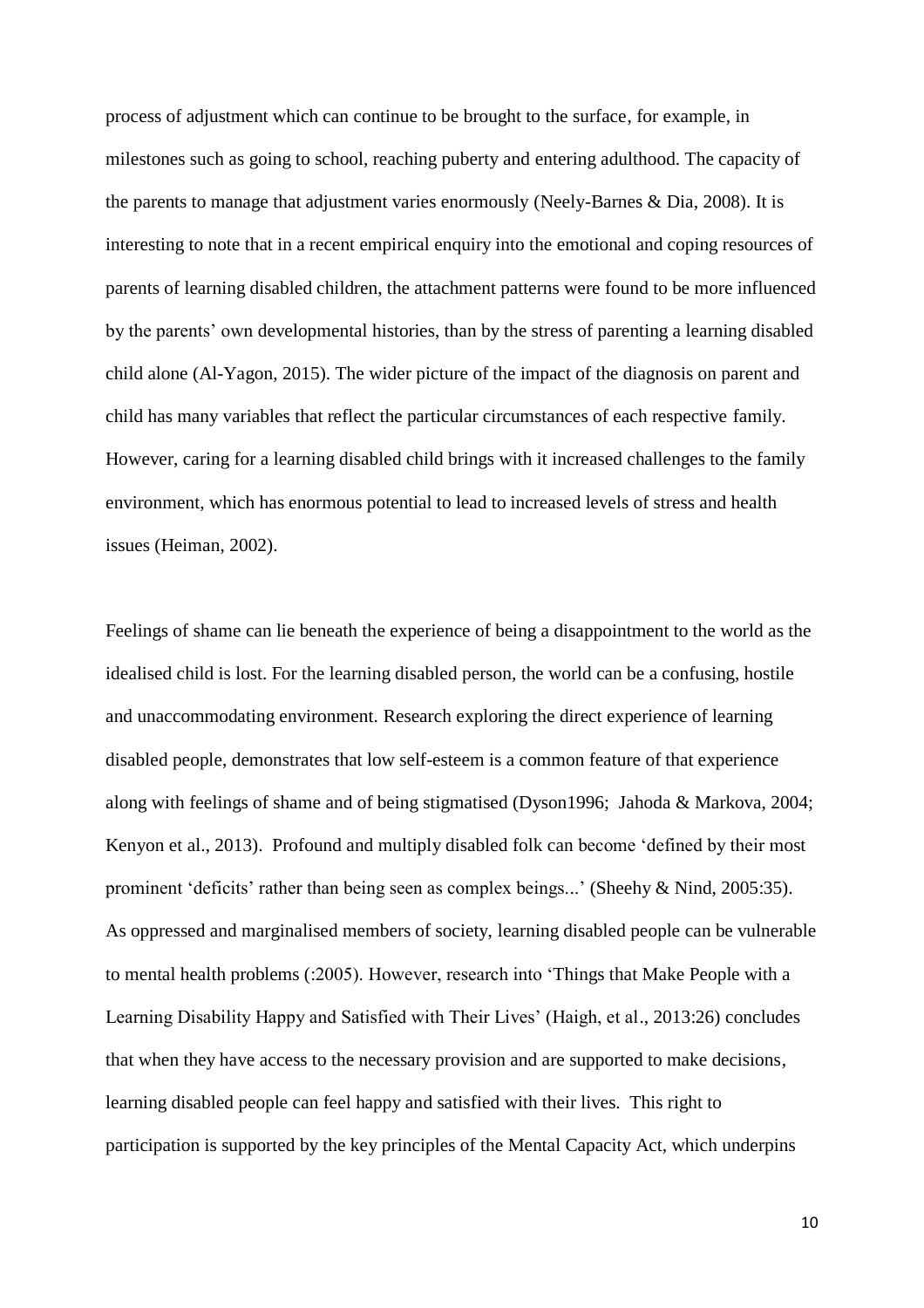good practice in supporting learning disabled people to make significant decisions in their lives (Ramasubramanian, 2011) within an enabling context.

#### **A particular subjectivity**

As with labels attributed to any category of peoples, the notion of learning disability brings with it culturally specific definitions (Neely-Barnes & Dia, 2008) and constructed beliefs, that carry barriers, oppressions, potentials and opportunities. The definition 'learning disability' describes a person only by his or her diminished capacity for cognitive thought. The body is absent from this definition and the individual is identified by what he or she is not. In her book 'Unimaginable Bodies' Hickey-Moody (2009), notes that a diagnoses such as Down's Syndrome, generally arise from medical discourses, which have evolved in the quest to repair and resolve. These discourses are based on an idea about how bodies and minds *should* function and serve as tools for fixing, rather than tools for thinking (Hicky-Moody, 2009). Such discourses carry powerful potential to suggest that particular physical features denote 'a specific kind of subjectivity' (:13). Social identity and individual subjectivity becomes bound to medical knowledge and these medical discourses shape the world, rather than conceptualise human diversity. The imagined normal body holds enormous power, and this notion is embedded both in the cultural psyche and in the individual stories of learning disabled people and their families. As practitioners working with the body, it is crucial that we remain connected to our own relationship with embodied otherness, both comfortable and uncomfortable, familiar and unfamiliar, in order to build a mutually understood embodied language as central to the therapeutic relationship. Understanding the subjectivity of learning disabled people may lie primarily in our capacity for non-verbal ways of listening, experiencing and attuning through an embodied sensitivity.

## **Embodied awareness**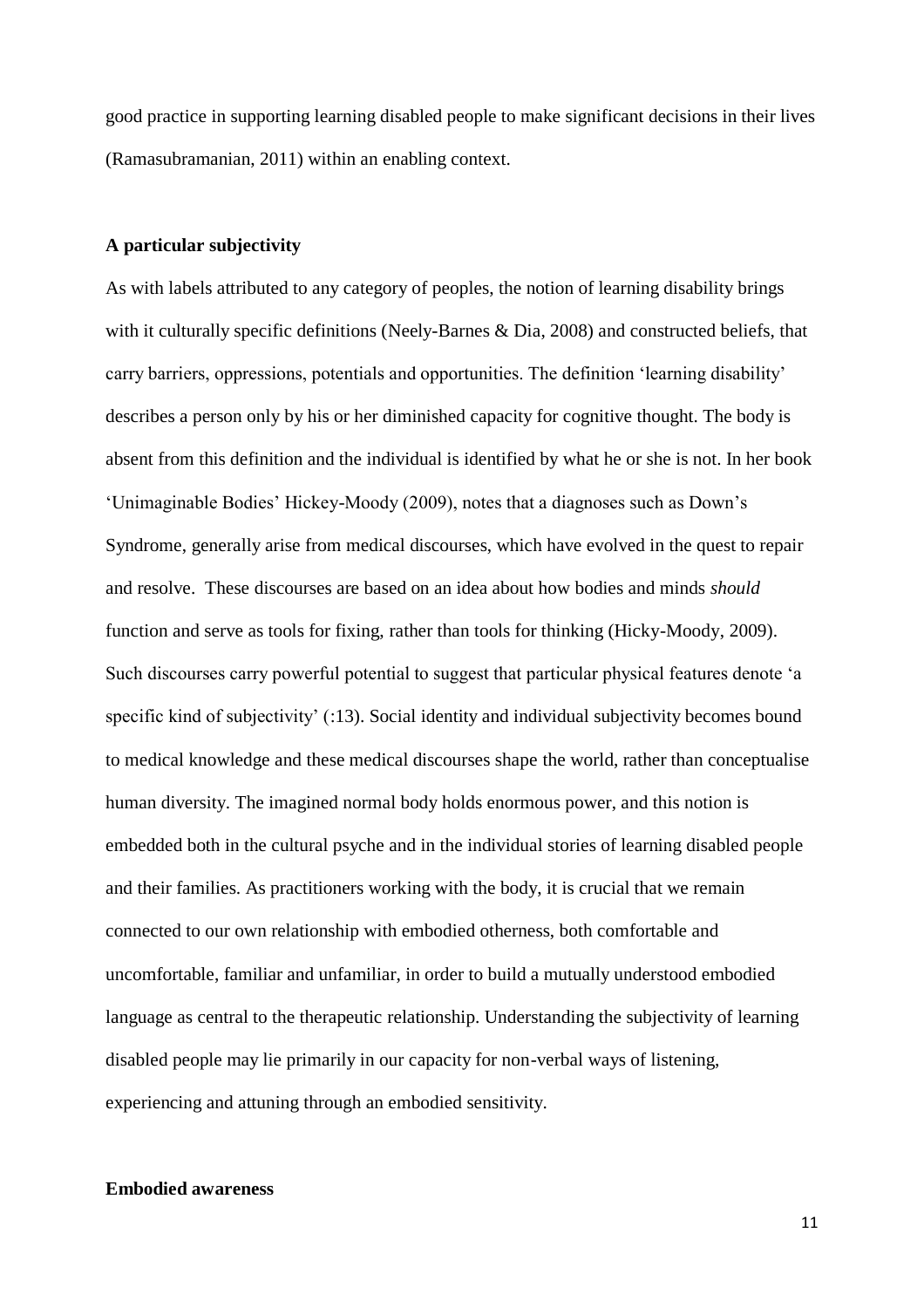The intricacies of the moving body are primary to the human experience. Stern (2010) notes how the foetus in utero becomes increasingly responsive through movement as he or she develops a 'felt aliveness' (:104). In the therapeutic process, the intersubjective language of the body can serve as an immediate source of communication and this emergent 'felt aliveness' (:104) becomes a place where therapist and client can begin to converse and to listen and respond through the senses.

Our embodied awareness is particularly crucial with clients who may have limited speech (Corbett, 2009; Sinason, 2002). The ability to attune on an embodied level and to mirror the affective essence of the client's story opens opportunities for the therapist to experience and understand the transference and for the client to feel heard, seen and understood. Bridges can thus be built between the client and the immediate environment, between the therapeutic space and the outside world and between past experience and the current reality of the therapeutic relationship.

Corbett (2009), a psychotherapist, writes about the intensification of his own embodiment when working with a learning disabled client. He needed to remember his own aliveness with a brisk walk in order to 'remain fully alive in the face of severe deprivation, abuse or mindlessness' (:58). Corbett notes the 'overwhelming tide of primitive emotions' (:59) that can characterise some of our work with learning disabled clients. The implications of these dynamics can be echoed in the disability transference in therapeutic work with learning disabled clients, when the therapist can find herself 'working with lack, absence, and the birth of the baby who is longed for and not longed for' (:55). Movement is ideally placed as a modality in this work due the primacy of movement as 'our most primitive and fundamental experience' (Stern, 2010:19)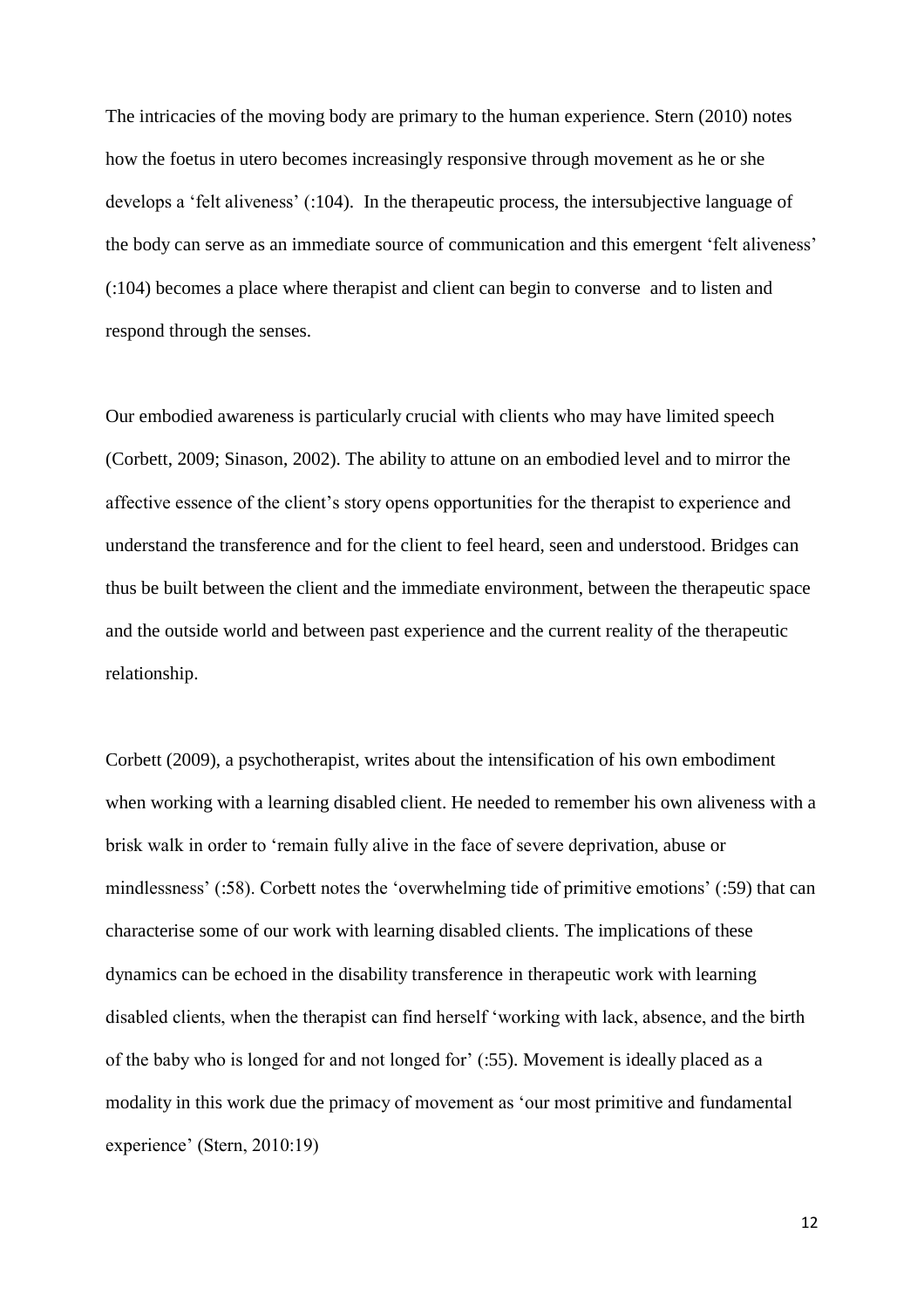#### **Working in the transference**

Working in the transference is central to psychodynamic psychotherapy, as the therapist attends to the live, dynamic interplay of unconscious processes that arise in the immediate relationship. Internalised models of significant relational figures shape the dynamics of that relationship. The specificity of learning disability, as a lived experience, offers layers of complexity in this relational process. In the 'disability transference' (Corbett, 2009:49) the therapist can find that she or he needs to provide an anchor that grounds the learning disabled client in a sense of his or her own embodied presence. Corbett (2009) suggests that as therapists, we need to be prepared to hold the difficult feelings of '...hopelessness, dread, deadness and fear' (:57) that are potentially overwhelming for, and disavowed by, the client. One of our tasks as therapists is to bring these feelings to consciousness so that they can be experienced, felt and thought about, rather than defended against and acted out.

I remember working with Julie, who seemed only able to discover her felt aliveness in front of the mirror attached to the wall in our therapy space. It was as if Julie's 'dynamic forms of vitality' (Stern, 2016:7) had been muted. Julie had been born into an atmosphere of loss. A teenage sibling had died just before her birth and at the same time, the father had left the family home. The already grieving mother was then confronted with the label of learning disability when her baby was a few months old. Relationship was risky for Julie who took comfort in her own reflection, unable to trust that another would be able to welcome her into a connection and to hold her range of intense feelings. I processed the strong counter-transference feelings of being unwelcome, useless and excluded. In defence of those feelings, I found myself becoming bored and extremely tired during sessions. Something in the embodied connectivity seemed dead. I found a way to make myself physically and psychologically present by bringing my awareness to my muscles, bones and joints in order to foster my own capacity to enter the session in a state of embodied awareness. I managed to open my awareness to Julie's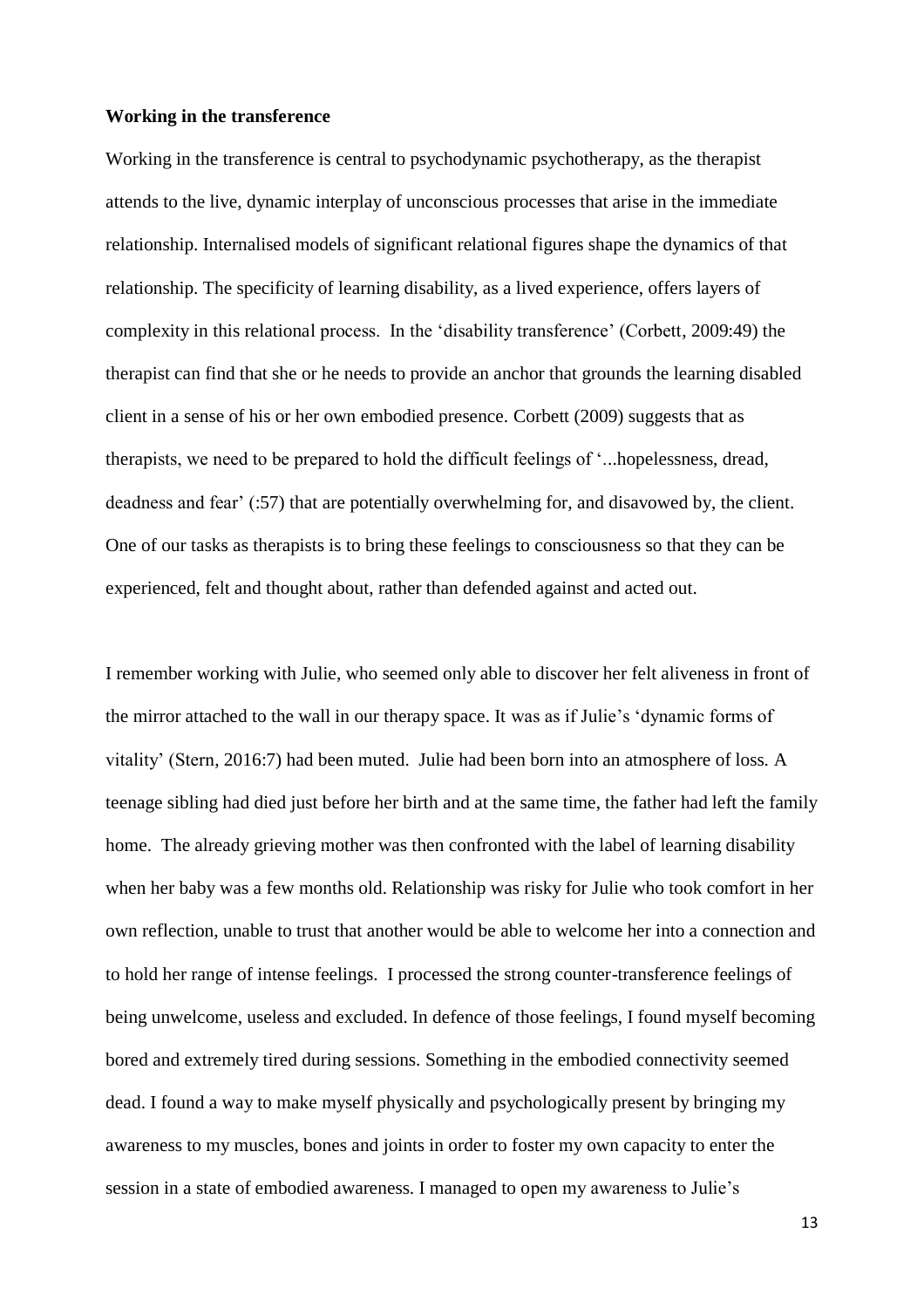unbearable projections, so that I could tolerate and contain them. As I became more conscious of how I was being impacted on a somatic level, I became better able to provide a welcoming space for Julie. A fleeting glance seemed to be the beginning of a process of building a connection which developed through a sigh, a shrug and a shared wriggle. I learned to experience whatever emerged as not only as *enough*, but also as intriguing. I was able to begin to disentangle the complex interpersonal fantasies and to facilitate a shared reality between us.

It is crucial, then, that the therapist has explored his or her own unconscious relationship with the notion of disability, in order that unprocessed personal and collective constructions of disability become conscious in the therapist's awareness. This awareness includes a fear of dependency, of imperfection, of being under-valued and of exclusion, fears that might otherwise become unhelpful unconscious projections. Working with learning disabled people requires that we have mourned our own idealised notion of the human condition, our own disappointed desire and our own yearning for a utopia in which illness, madness and imperfection are eliminated. It is then that we can facilitate the therapeutic process with an eye on new beginnings as I discovered in my work with Oliver.

Oliver was eight years old. He was diagnosed with a significant learning disability and attended a school for children with complex needs. Oliver lived with his mother and younger sister and had had no contact with his father since he left the family home when Oliver was three. Oliver had had a difficult beginning. His mother was attentive and supportive and struggled to manage his volatile behaviour at home. In school, Oliver was resistant to adult direction and the teacher experienced him as destructive in the classroom, displaying physical aggression towards adults and children. I remember feeling apprehensive about working with Oliver and in supervision found myself acknowledging the feelings of dread, as I wondered how I could open a welcoming psychic place for our work together.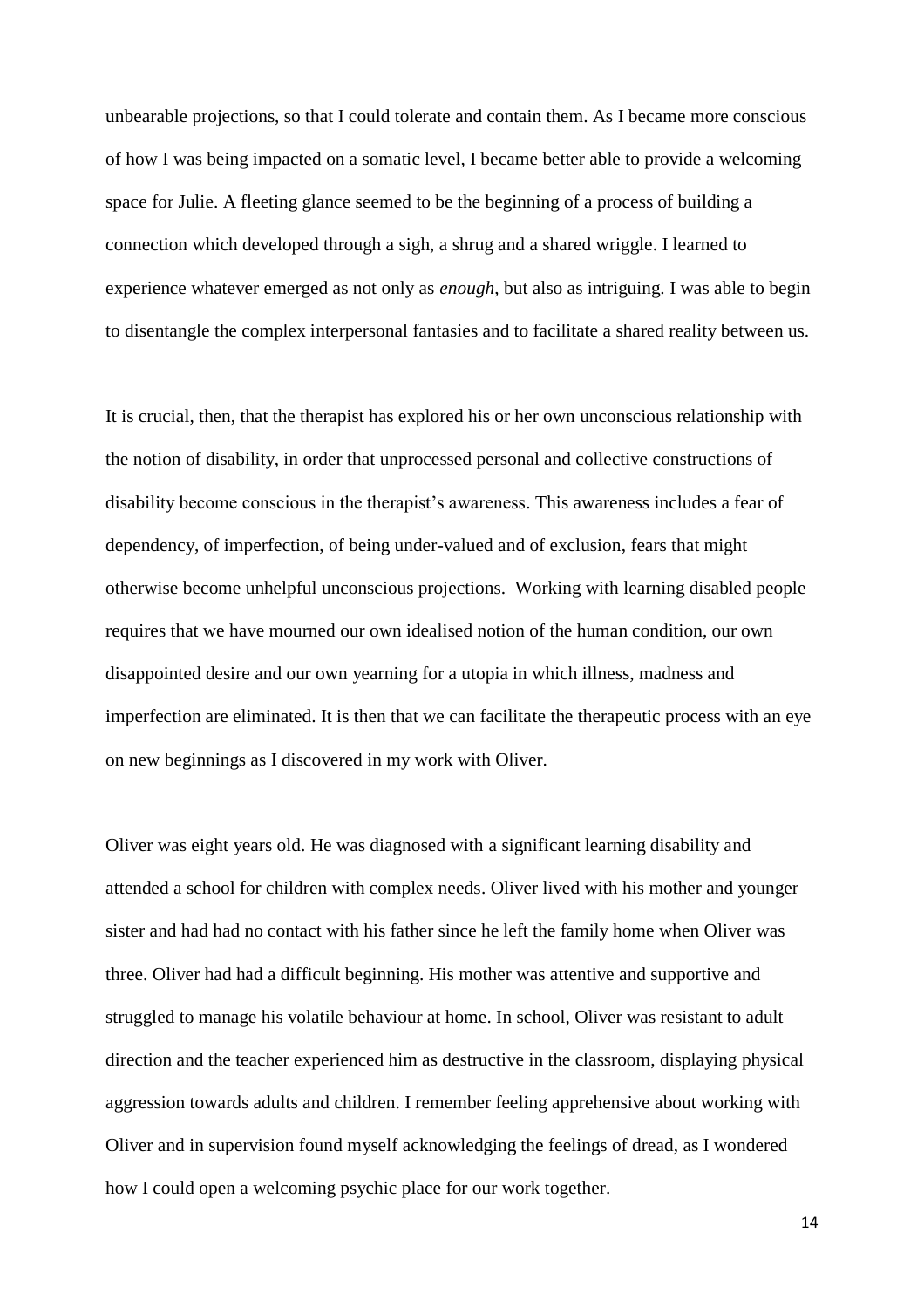Oliver's ability to express himself through his body became immediately apparent, despite his limited capacity to communicate through speech. DMP provided a non-verbal medium through which he could communicate issues that were potentially 'pre-verbal, unverbalised and unverbalisable' (Winnicott, 1971:130). In the first session Oliver avoided eye contact with me, ran straight to the play tunnel, dived inside and rolled from side to side. He shouted the word 'dark' from inside the tunnel. I sat nearby and wondered out loud if beginning our sessions together felt like being in a dark, perhaps frightening place. He became still and a finger poked out of the tunnel. Another followed and gradually a hand appeared and began to balance on its fingertips, hopping from side to side. The other hand appeared and a fight ensued. One hand lay defeated and limp on the floor while the other danced in victory. The fight resumed and the sequence repeated. Eventually the hands became locked in battle, both fell to the ground and were dragged back into the tunnel. The narratives enacted by his hands emerging from the tunnel, became a repeated feature of sessions. With the hand perhaps representing a 'symbol of human agency and ownership' (Leader, 2016:4), Oliver found a way to communicate his inner conflicts and struggles to locate himself in the world as a learning disabled child with little sense of his own agency. With his hands now disappeared back in the tunnel, I waited for what seemed like an age until Oliver slithered out of the tunnel. There was a look of apprehension on his face and I was taken aback by the intensity of the gaze that he fixed on me, projecting almost unbearable feelings of exposure. His serious expression turned into delight as he broke into peals of laughter. He grabbed the stretch cloth and handed one end to me, indicating that he wanted a game of tug 'o war. I held tight to my end and he too clasped his end of the cloth firmly. Our eyes met again and he began to jump, enjoying the tension in the cloth . He then let it go and as it fell to the floor, he ran forwards to pick it up and repeated the jumping. He repeated this sequence of clasping and letting go, keeping a close eye on my reaction.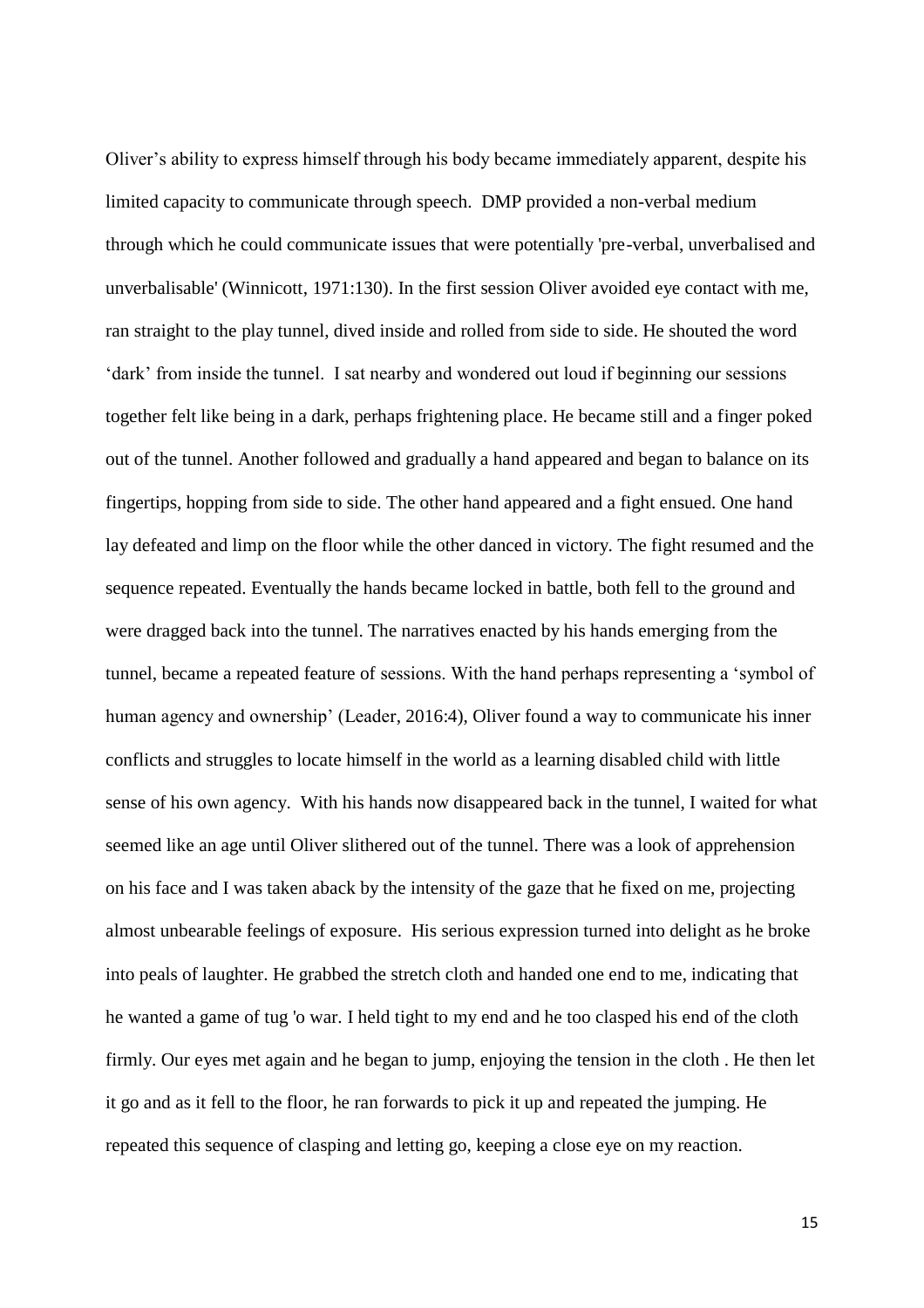These symbolic themes emerging in that first encounter held many of the rich and powerful symbols with which we worked in the ensuing months. The enclosed space of the tunnel became a place that Oliver explored the monsters of his imagination; those parts of himself that he wanted to keep hidden from me, perhaps through an unconscious fear that I would reject those 'monstrous' parts of him. In subsequent weeks, Oliver became a hungry monster thrashing around within the boundaries of the tunnel. The monster's voice was gruff and threatening, whilst Oliver's voice was weak and feeble as he shouted for help. Eventually Oliver was eaten by the monster who lay still, full-up and snoring. I spoke quietly to the monster and looked in the end of the tunnel. The monster gave an angry roar to frighten me away. I wondered out loud why the monster was so angry and what he might need. Oliver then curled up and closed both ends of the tunnel in the cloths that he had requested that I hang over each end to enclose the space. On this particular occasion, Oliver began to rock the tunnel from side to side, keeping it very close to me. I held the tunnel as it rocked until he was ready to push himself out. His fear of his capacity for destruction seemed to be expressed by the hungry monster and it was towards the end of the session that Oliver crawled out of the monster's stomach, leaving the monster in the tunnel, for me to 'look after' until the following week. Outside of the tunnel, the theme of holding on and letting go developed, alongside games of appearing and disappearing. So too explorations of falling and being caught and games of hide and seek became a common features. These games represented symbolic explorations of the rhythms of attachment and loss in a playing-out and replaying of the subtle dynamics of meeting each other in the intersubjective, potential space between us, providing an opportunity for some 'fine-tuning of (the) intersubjective field' (Stern, 2010:138). Further into the therapeutic process, Oliver left the safety of the tunnel and began to explore whole body movements of rolling and sliding, feeling his body in contact with the ground. We developed a movement relationship that involved leaning, pushing balancing and supporting. As I became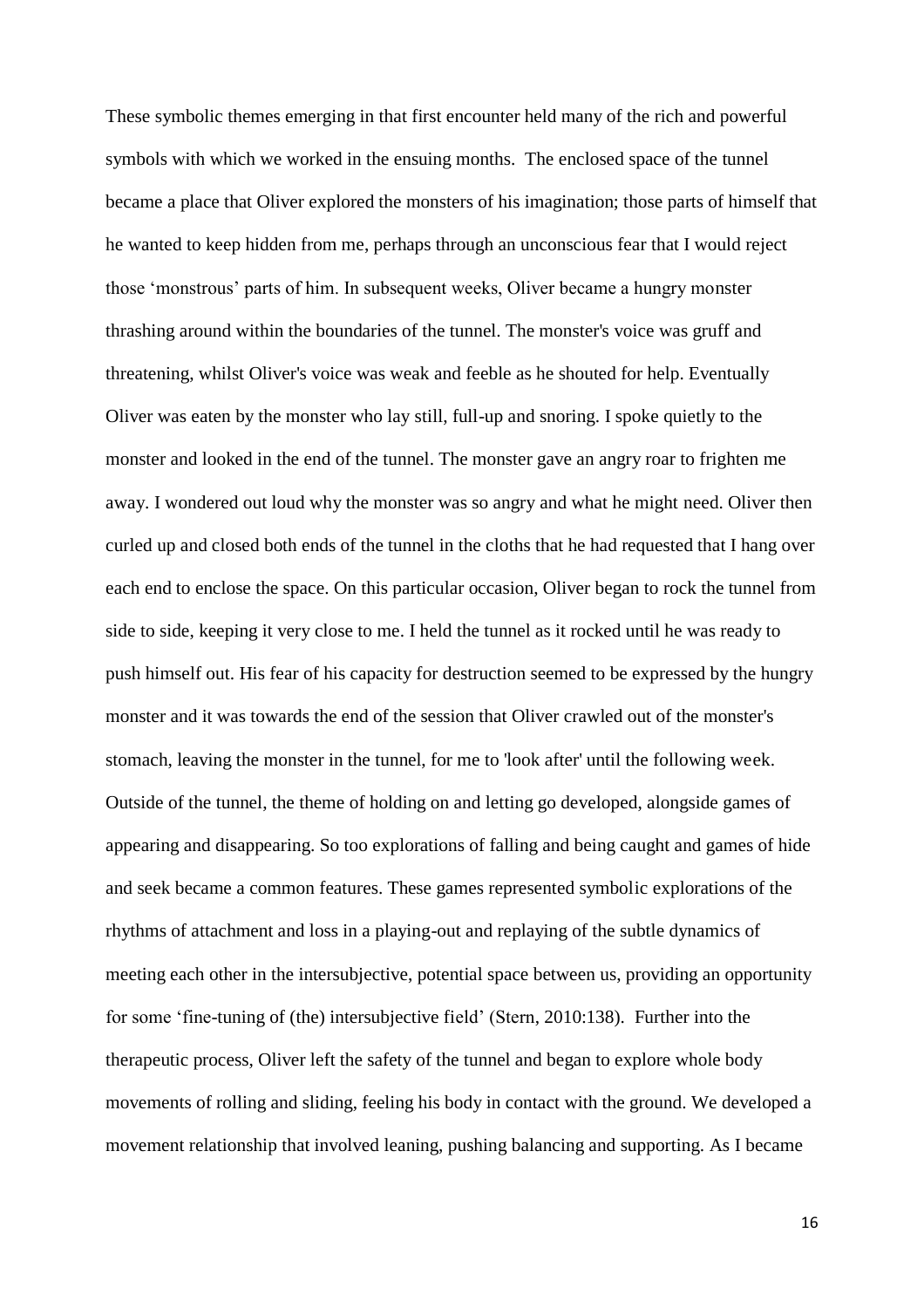increasingly able to attune to his movements, so he became able to 'listen' to my response and we established a mutually understood embodied language.

#### **Conclusion**

This chapter offers a point of curiosity about how a learning disabled person is welcomed into the world. I am linking this fundamental primary experience to the dynamic, unconscious process between the DMP practitioner and the learning disabled client. Working in the transference harnesses the potential of the live enactment of early relationships in the immediate therapeutic relationship (Hernandez-Halton et al., 2000) and as such can offer a space for processing complex psychic material in relation to the lived experience of learning disability.

Beginning, like ending, is crucial to the therapeutic process and the facilitating environment can benefit clients best if it is enabling, empowering, welcoming and receptive to all that is there. The experience of entering the world for many learning disabled people brings with it those dynamics present in that initial diagnosis, in which the infant or child is met with disappointment and grief, rather than joy and expectation. This reflects a wider issue of inclusion in relation to the social, cultural and political participation of learning disabled people. As therapists, it's important to understand the dynamic process that is set up with a diagnosis in order to try to understand the complex nature of the disability transference. The diagnosis of learning disability is an opportunity to think about how to accommodate diversity rather than how to fix differences.

#### **References**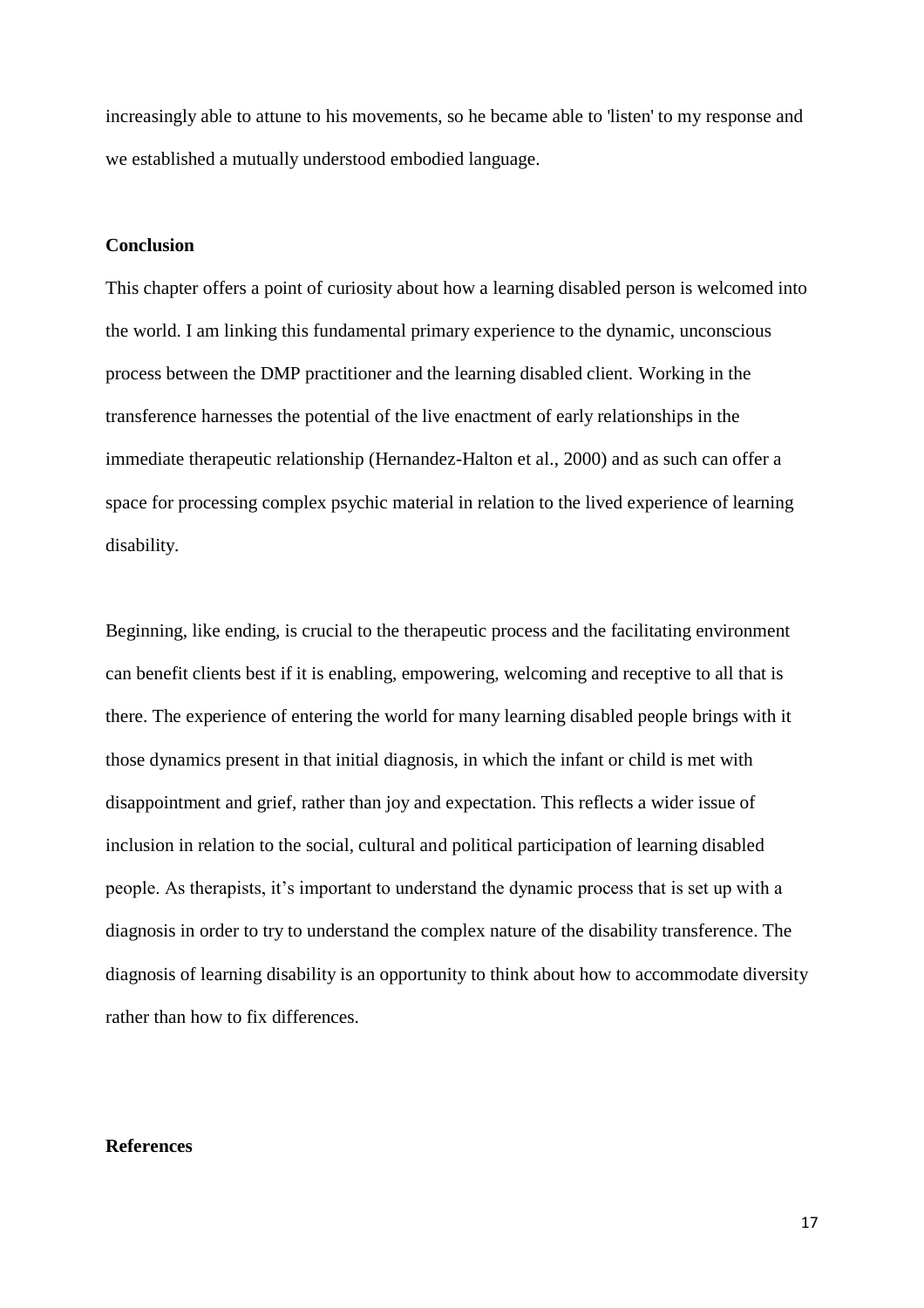Anastasiou, D. & Kauffman, J. (2011) A Social Constructionist Approach to Disability: implications for special education. *Exceptional Children*, 77(3):367-384

Al-Yagon, M. (2015) Fathers and Mothers of Children with Learning Disabilities. *Learning Disability Quarterly*, 38(2):112-128

Barr, O. & Millar, R. (2003) Parents of Children with Intellectual Disabilities: their expectations and experience of genetic counselling. *Journal of Applied Research in Intellectual Disabilities*, 16:189-204

Corbett, A. (2009) Words as a second language: The psychotherapeutic challenge of severe intellectual disability. Cottis, T. (ed) *Intellectual Disability, Trauma and Psychotherapy.* East Sussex: Routledge

Dyson, L. (1996) The Experience of Families with Children with Learning Disabilities: Parental Stress, Family Functioning and Sibling Self-Concept. *Journal of Learning Disabilities*, 29(3):280-286

Haigh, A., Lee, D., Shaw, C., Hawthorne, M., Chamberlain, S., Newman, D., Clarke, Z. & Beail, N. (2013) What Things Make People with a Learning Disability Happy and Satisfied with Their Lives: An Inclusive Research Project. *Journal of Applied Research in Intellectual Disabilities*, 26:26-33

Harnett, A. & Tierney, E. (2009) Convention of hope–communicating positive, realistic messages to families at the time of a child's diagnosis with disabilities. *British Journal of Learning Disabilities*, 37:257-264

Heiman, T. (2002) Parents of children with Disabilities: Resilience, Coping, and future expectations. In: *Journal of Developmental and Physical Disabilities*, 14(2):159-171

Hernandez-Halton, I., Hodges, S., Miller, L. & Simpson, D. (2000) A psychotherapy service for children, adolescents and adults with learning disabilities at the Tavistock Clinic, London. *British Journal of Learning Disabilities*, 28:120-124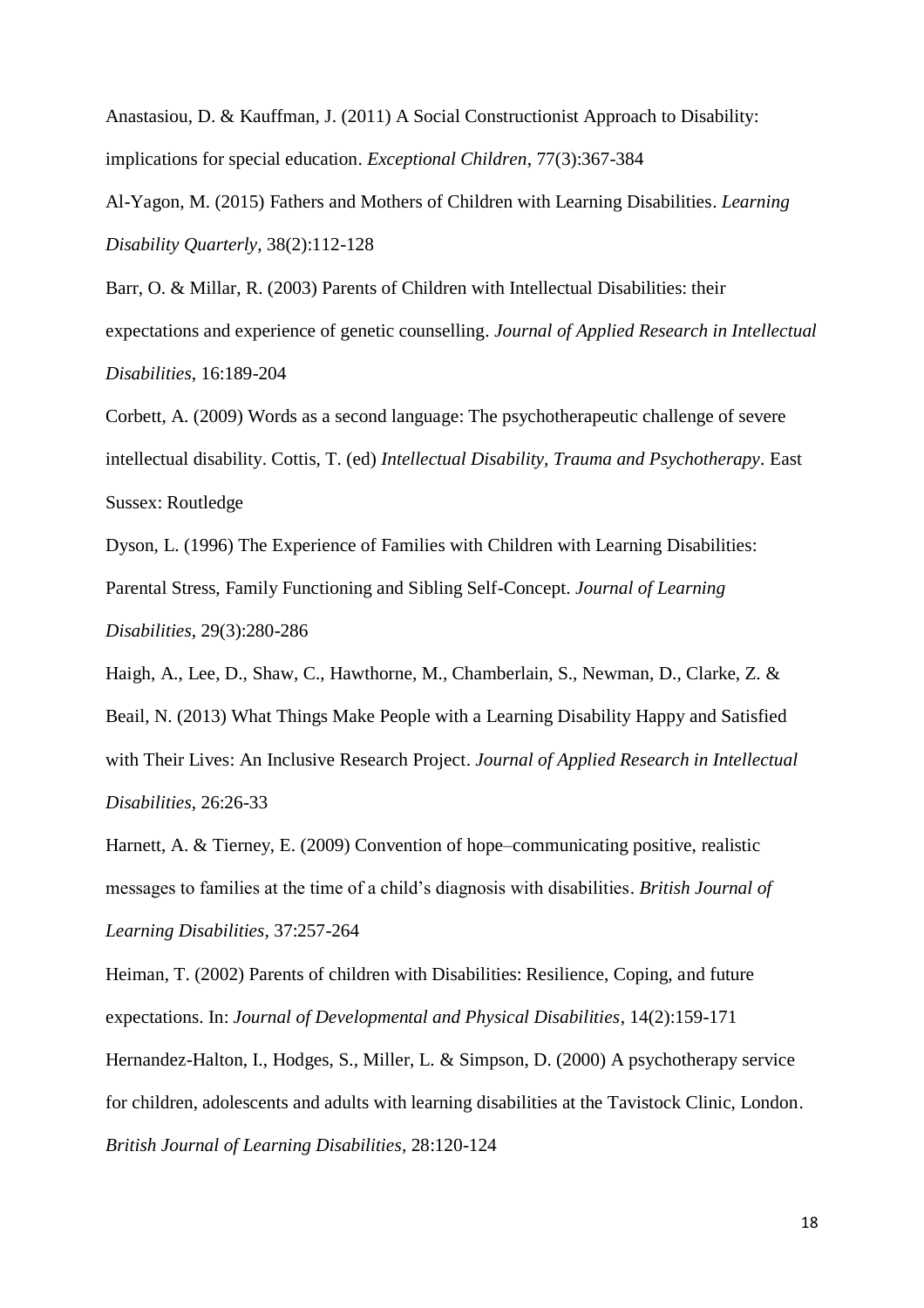Hickey-Moody, A. (2009) *Unimaginable Bodies: Intellectual Disability, Performance and Becomings.* Rotterdam: Sense Publishers

Johada, A. & Markova, I. (2004) Coping with Social Stigma: people with intellectual disabilities moving from institutions and family home. *Journal of Intellectual Disability Research*, 48(8):719-729

Kenyon, E., Beall, N. & Jackson, T. (2013) Learning Disability: experience of diagnosis. *British Journal of Learning Disabilities*, 42:257-263

Leader, D. (2016) *Hands*. London: Penguin Random House UK

Leff-Taner, P. & Hilburn Walizer, E. (1992) The Uncommon Wisdom of Parents at the Moment of Diagnosis. *Family Systems Medicine*, 10(2):147-168

Neely-Barnes, S. & Dia, D. (2008) Families of Children with Disabilities: A Review of Literature and Recommendations for Interventions. *Journal of Early and Intensive Behavior* 

*Intervention*, 5(3):93-107

Ramasubramanian, L., Ranasinghe, N. & Ellison, J. (2005) Evaluation of a structured Assessment Framework to Enable Adherence to the Requirements of Mental Capacity Act 2005. *British Journal of Learning Disabilities*, 39(4):314-320

Rolfe, L. (2013) *Factors that impact on adjustment in parents of children with a learning disability and/ or autism spectrum disorder.* Unpublished Doctorate in Clinical Psychology The University of Edinburgh, June 2013

Sinason, V. (1992) Mental *Handicap and the Human Condition: New Approaches from the Tavistock.* London: Free Association Books

Sheehy, K. & Nind, M. (2005) Emotional Well-being for all: mental health and people with profound and multiple learning disabilities. *British Journal of Learning Disabilities*, 33:34-38 Slorach, R. (2016) *A very capitalist condition: a history and politics of disability*.London: Bookmarks Publications

Stern, D. (2010) *Forms of Vitality*. Oxford: Oxford University Press